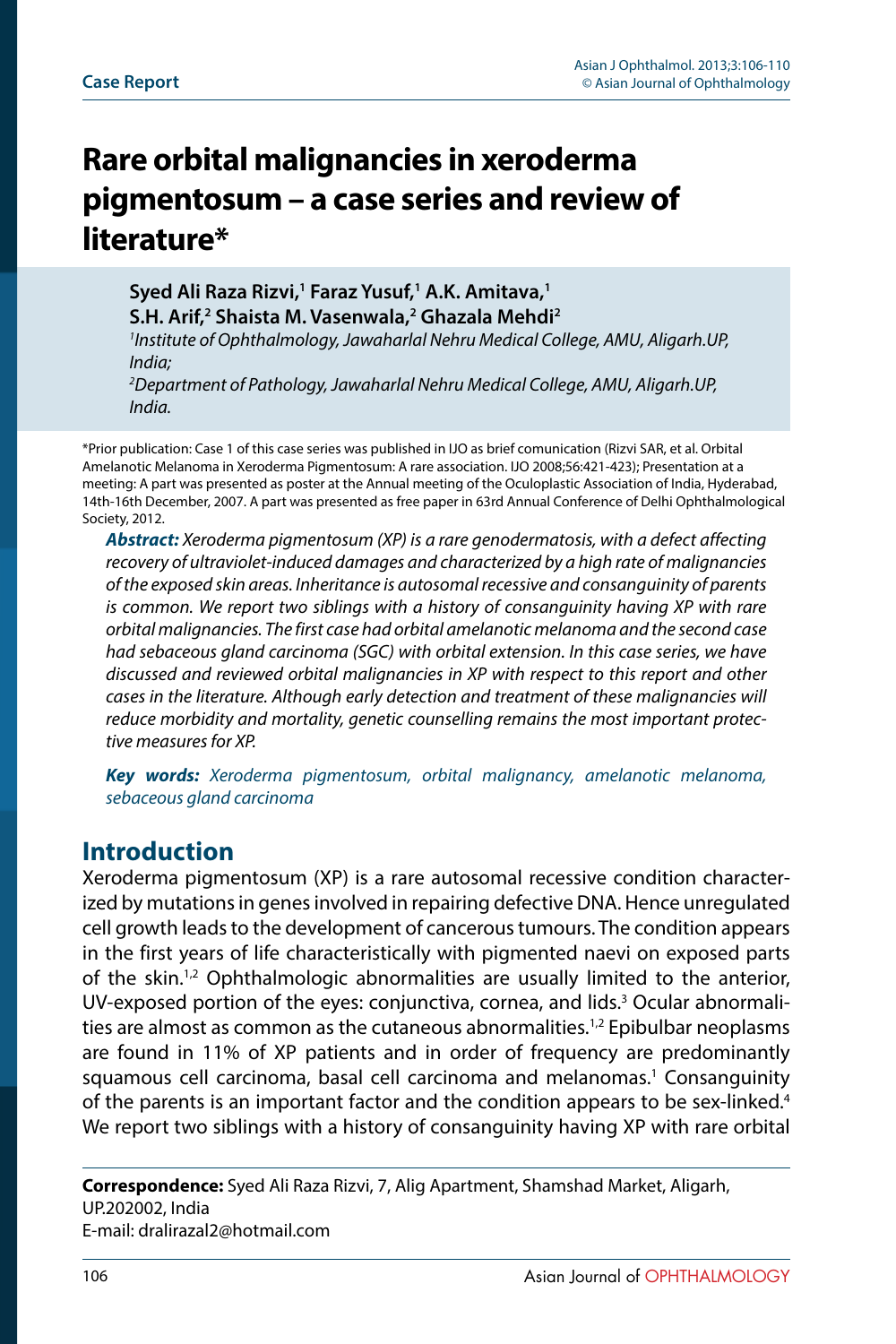malignancies. The first case had orbital amelanotic melanoma and second case had sebaceous gland carcinoma (SGC) with orbital extension. In this case series, we have discussed and reviewed ocular manifestations and orbital malignancies in XP with respect to this report and other cases in the literature.

# **Case reports**

*Case 1:* An eight-year-old male who presented with diminution of vision, photophobia, blepharospasm and lacrimation with entropion of the lower lid and macular corneal opacity involving the entire cornea in the right eye . In the left eye, the patient had loss of vision with insidious onset large reddish yellow orbital mass having an irregular outer surface measuring 5 cm x 6 cm since last year. No other ocular structures could be identified in this eye (Fig. 1a).



**Fig. 1a. Showing large reddish-yellow mass of the left orbit. Fig. 1b. showing MRI (axial section) of orbit with tumour extension**

Cutaneous examination of the patient revealed multiple hyperpigmented freckle-like spots and hypopigmented macules all over the body. MRI of the left orbit revealed a heterogeneous mass involving and replacing the globe with loss of its contour. (Fig. 1b)

Total exenteration of the orbital mass was carried out. On histopathological examination, section showed mixed spindle cells and epitheloid cell melanoma. The predominant tumor cells were epitheloid and were largely amelanotic, thus confirming XP with orbital amelanotic melanoma. (Fig. 1c)



**Fig. 1c. Photomicrograph showing sheet of plump epitheloid tumor cells with large nuclei and prominent nucleoli. Melanin is absent in tumor cells. (H&E, x400)**

*Case 2:* The second patient was a six-year-old child, the younger sibling of the above-mentioned case, presenting with a large orbital mass in the left eye. The mass was approximately 4.0 cm x 6.0 cm in size with an irregular surface, multi-nodular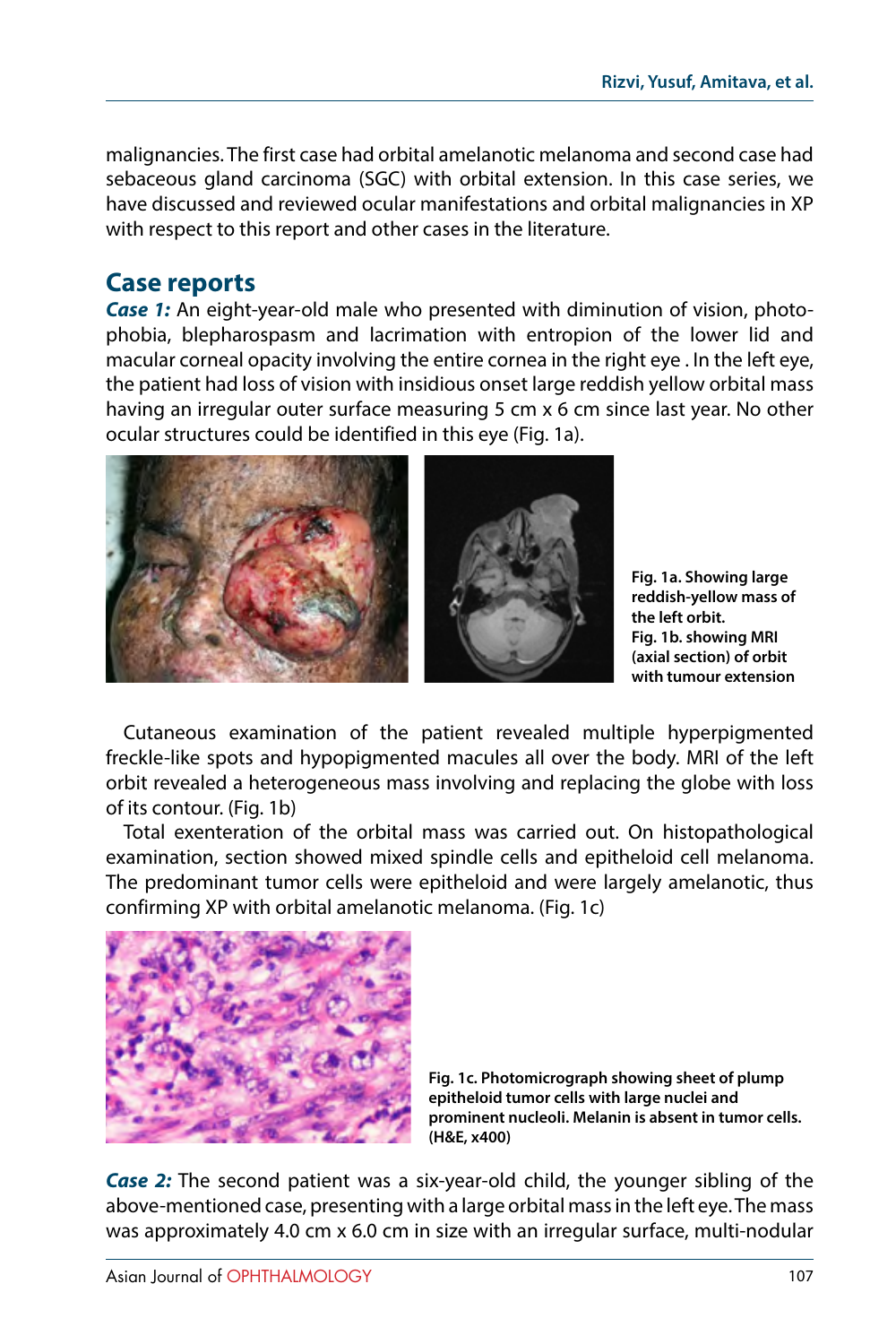and cystic, having multiple points of haemorrhages and superadded infection extending to the left maxilla. The right eye of the patient revealed lower-lid ectropion, conjunctival scarring and corneal xerosis. The mass had started as a small nodule in the left upper lid rapidly increasing to the present size in three months (Fig. 2a). MRI of the left orbit showed a heterogeneous mass filling the orbit, not extending beyond it and with no intracranial spread. (Fig. 2b)



**Fig. 2a. Showing large irregular mass of left orbit extending up to maxilla Fig. 2b. showing MRI (coronal section) with involvement of orbit and maxilla**

Radiologically, both the tumours appear similar, heterogeneous in nature involving the orbit. However the mass in second patient has involved the ipsilateral maxilla. This sibling also showed similar hyper/hypopigmented lesions all over the body, being prominent on the exposed areas. Exenteration of the tumor was carried out and on gross examination a single mass of 4.0 cm x 5.0 cm x 3.0 cm was noted. Histopathological examination of the tumor mass revealed sebaceous gland carcinoma with squamoid differentiation (Fig. 2c).

No regional lymphadenopathy or distant metastasis was seen in both the cases at the time of presentation. Skin biopsy in both cases confirmed the diagnosis of XP. The first patient died after two years of presentation due to intracranial metastasis while second case has lost to follow up.



**Fig. 2c. Photomicrograph showing sebaceous gland carcinoma with squamoid differentiation (H&E, x40)**

## **Discussion**

XP is an inherited condition characterized by extreme sensitivity to ultraviolet (UV) rays from sunlight mostly affecting the eyes and areas of skin exposed to the sun.<sup>[1](#page-3-0)</sup> XP is characterized by sun sensitivity (severe sunburn with blistering, persistent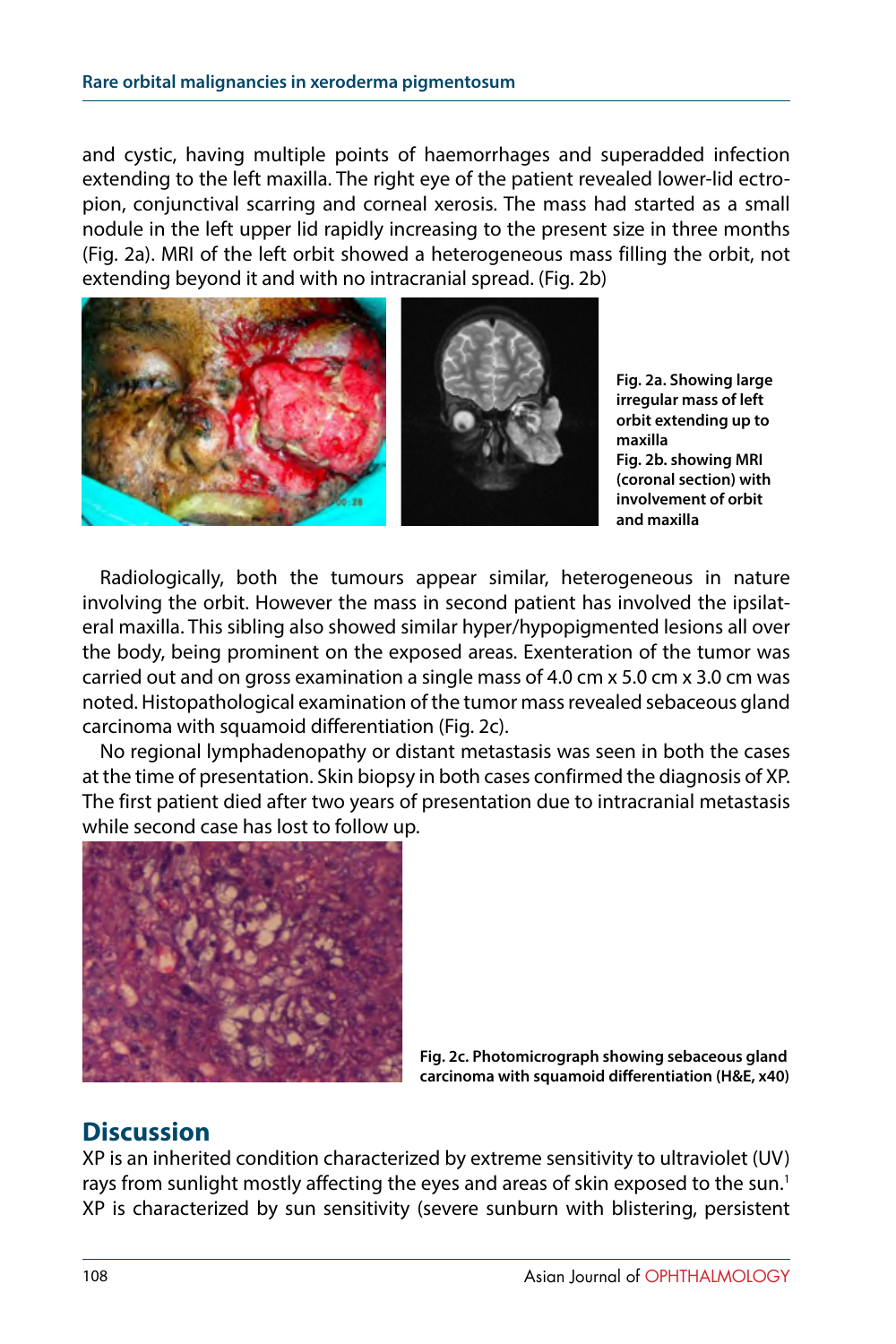erythema on minimal sun exposure, marked freckle-like pigmentation of the face before age two years), ocular involvement (photophobia, keratitis, atrophy of the skin of the lids), and a greatly increased risk of cutaneous neoplasms (squamous cell carcinoma, basal cell carcinoma, melanoma).

Bradford et al. found that individuals with XP had an increased risk of non-melanoma (basal cell and squamous cell) skin cancer and cutaneous melanoma at UV-exposed sites at the median age of nine years and 22 years respectively.<sup>[5](#page-4-2)</sup>

Parental consanguinity which is important in any autosomal recessive disorder was noted in 40% of XP patients in the Goyal6 series compared with 31% reported in the Kraemer's series.<sup>1</sup>

The two cases reported by us were from the same family where a history of consanguinity was present. Our first case is an advanced orbital melanoma with amelanosis which is a rare occurrence.[7](#page-4-3) Fazaa et al. in their case series of 12 cases of melanoma with XP, also found orbital melanoma, though not amelanotic.<sup>8</sup> Many researchers have reported several cases of ocular melanomas but none have discussed amelanosis in ocular melanoma[.5](#page-4-2)

The second case reported by us is the sibling of the former case having sebaceous gland carcinoma with orbital extension an unlikely association of XP. So far, we have not yet found any article citing the association of sebaceous gland carcinoma with XP. Kraemer et al. in their largest case series of 830 cases of XP did not find a single case of sebaceous gland carcinoma.<sup>[1](#page-3-0)</sup> Calugaru et al. reported an epibulbar squamous cell carcinoma penetrating the orbit.<sup>[9](#page-4-5)</sup> Gaasterland et al. in their case report also showed orbital involvement with squamous cell carcinoma.[10](#page-4-6)

In XP, melanoma can arise both from ocular surface and adenexa with secondary invasion to orbit. [1] However, second case of sebaceous gland carcinoma must have primarily arisen from eyelids before extending to the orbit. It has long been recognized by both clinicians and pathologists that the vast majority of patients with this condition sooner or later develop malignant tumors of the diseased areas, appearing during adolescence or early adult life leading to eventual death from local extension or, less often, from metastases. The neoplasms may take the form of basal-cell or squamous-cell carcinoma or of malignant melanoma.

Hence not only our case series of XP with amelanotic melanoma and sebaceous gland carcinoma with orbital extension is a unique presentation occurring in the same family. We also recommend that SGC, though rare, should also be included in the differential diagnosis of ocular neoplasms in XP.

Although early detection and treatment of these malignancies will reduce morbidity and mortality, genetic counselling remains the most important protective measures for XP.

#### **References**

- <span id="page-3-0"></span>1. Kraemer KH, Lee MM, Scotto J. Xeroderma pigmentosum. Cutaneous, ocular, and neurologic abnormalities in 830 published cases. Arch Dermatol 1987;123:241-250.
- <span id="page-3-1"></span>2. Kraemer KH, Lee MM, Andrews AD, Lambert WC. The role of sunlight and DNA repair in melanoma and nonmelanoma skin cancer. The xeroderma pigmentosum paradigm. Arch dermatol 1994;130:1018-1021.